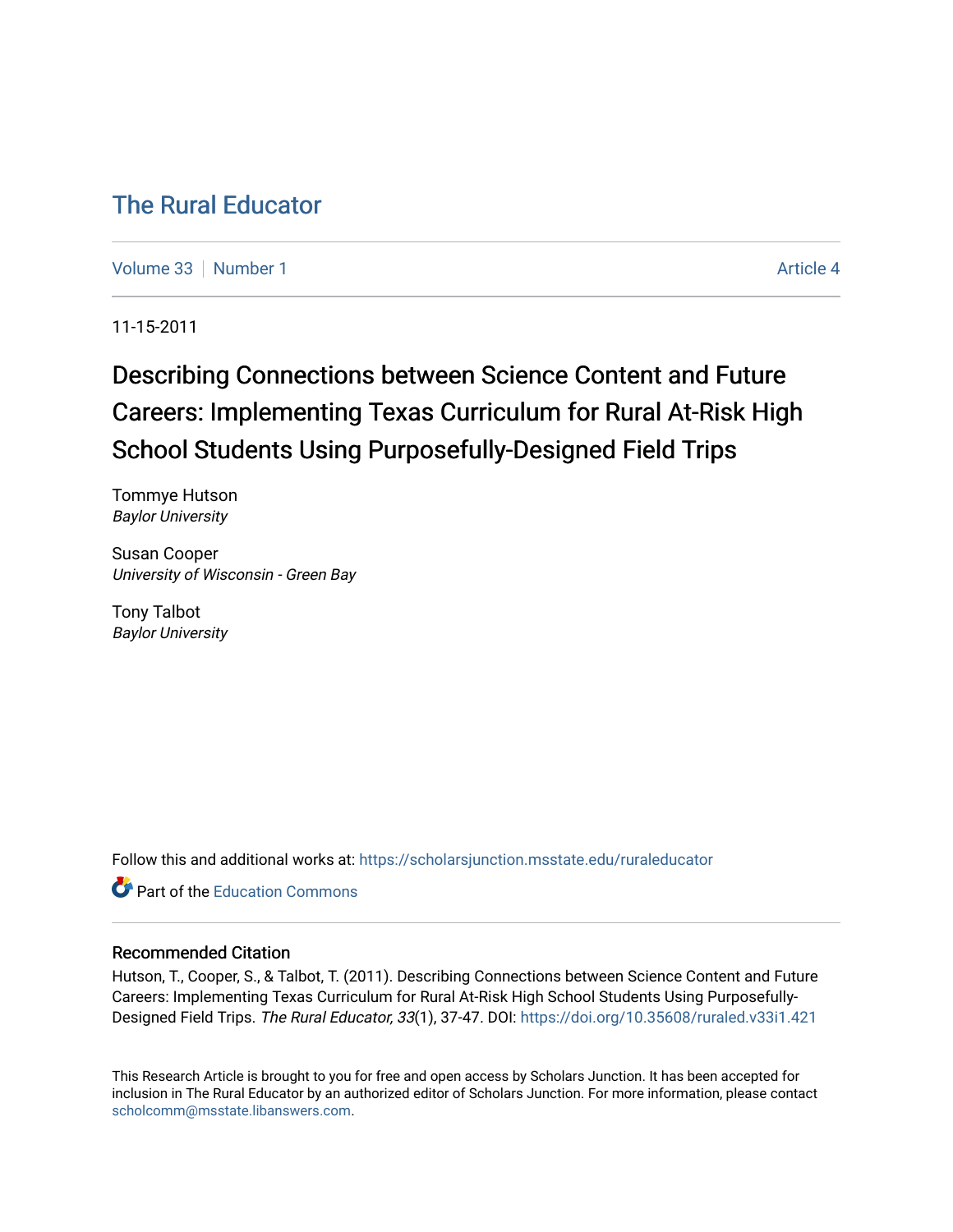## **Describing Connections between Science Content and Future Careers: Implementing Texas Curriculum for Rural At-Risk High School Students Using Purposefully-Designed Field Trips**

**Tommye Hutson** 

*Baylor University*

#### **Susan Cooper**

*University of Wisconsin-Green Bay*

#### **Tony Talbert**

*Baylor University*

*The state of Texas has an 'essential knowledge' component in some high school science courses indicating that students be able to describe connections between academic science content and future jobs or training through effective exposure to course content. The participants in this study were from a small rural high school in central Texas. Each was labeled as 'at-risk' and self-identified an inability to describe those types of connections after earning credit in more than one science course with that 'essential knowledge' component. A career-focused field trip to a local vocational/technology training center was designed to address that particular deficit. This study followed a narrative multiple-case case study design. Data included school records, surveys, individual and focus group interviews, and field notes from observations during the field trip. The effectiveness of the field trip was evident as each participant was able to describe connections immediately following the excursion.*

**Keywords:** Field trips; At-risk students; Narratives; Science pedagogy; Consequences of high-stakes testing.

Universally students often lament that academic content bears little meaning to their experience (Bialeschki, 2007; Hardre, Crowson, Debacker, & White, 2007). Comments such as, *Why do I have to learn that?* or, *When will I ever use this?* resound in every classroom and in every discipline whether adolescents are engaged and participating or bored and frustrated. A good part of their vocalizing is likely peer-driven, normal and expected. However, some students actually realize very little connection between academic content and their lives or their futures (Hardre, 2007). For these students, school is simply a location and series of activities that consume seven or more hours of the day. In content areas where abstraction and analysis are necessary, such as higher mathematics and sciences, this disconnect can present particular frustrations for many adolescent students (Scarce, 1997; Kolb, 1984). The purpose of this study was to determine the efficacy of a purposefully designed field trip experienced by  $12<sup>th</sup>$  grade students from a small, rural central Texas high school. Because there is also a chronic lack of research dealing with issues predominant in rural schools and their students, this project offered an opportunity to increase the knowledge base on engagement of rural students with academic content (Hardre et al., 2007). Having

taught in rural schools for over twenty years, this research was personally significant as I continue to advocate for the inclusion of field trips across the curriculum, but most particularly with my academic content – high school science.

Field trips represent one pedagogical option teachers can employ for specific curricular outcomes. At its very basic level, a field trip provides students with something other than the mind-numbing day-today routines in the classroom and may provide a unique experience to construct or reinforce meanings and connections (Roberts, 2006). Such excursions help students recognize the need for learning to read and write, as well as to understand the concepts introduced in the classroom by exposing students to a world greater than the one they inhabit from day-today and the career possibilities in that larger context (Carroll, 2007). In this study, a field trip was designed to introduce students to several vocational training programs that build upon science instruction they should have experienced in their rural high school classes but that was identified as problematic or missing.

#### **Texas Science Curriculum**

The State Board of Education (SBOE) of Texas adopts and approves the complete curriculum presented in grades K-12 for all public schools across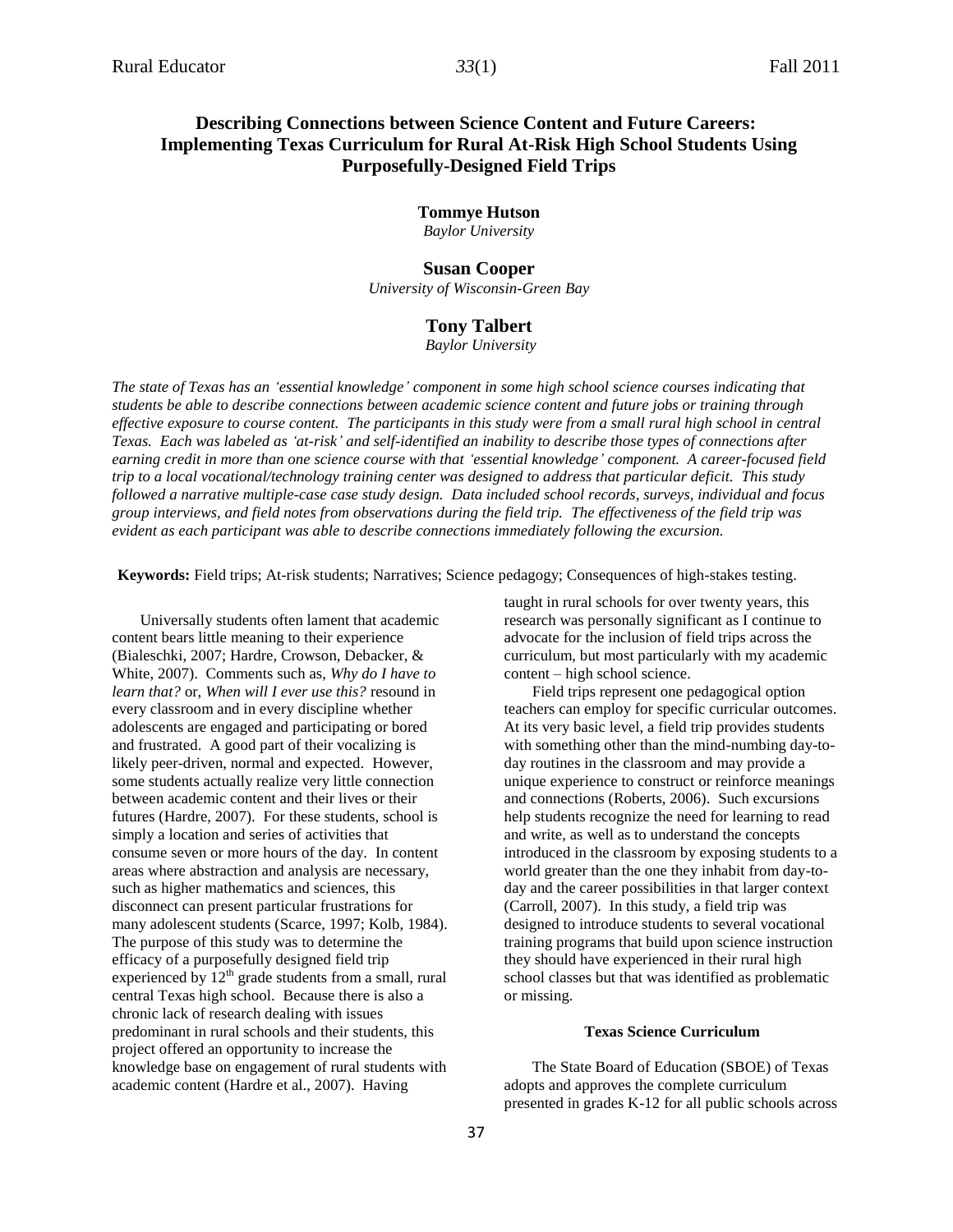the state. The content within each subject is referred to as the Texas Essential Knowledge and Skills or TEKS. Recent revisions (Texas Education Agency, 2009b) in the state's curriculum have changed and increased the requirements for high school graduation; the revisions were immediately implemented upon adoption, affecting the  $9<sup>th</sup>$  grade students entering that fall.

Each science course approved by the Texas SBOE is described similarly with regard to the TEKS. The first section provides a list of requirements (or recommendations such as grade level) and/or prerequisites in order to qualify for enrollment in a class. Second is a general description of the course objectives. The final (and more specific) component is the knowledge and skills content to be developed through successful completion of the course. This component is divided into two sections – scientific processes and science concepts. This is the 'meat and potatoes' of each science course and is further organized, delineated and labeled with a combination of numbers and letters (e.g., TEKS 3.E).

Although the state of Texas currently has three possible graduation plans (minimum, recommended and distinguished), there was only one graduation plan offered at the campus selected for this study – the recommended plan. Chemistry and physics, the two courses chosen as the focus of the research questions, are required for both the recommended plan and the distinguished achievement plan (DAP) established by the state. The recommended plan represents a 'middle of the road' option as it requires more credits to graduate than the minimum graduation plan and was designed to prepare students for either traditional college or vocational/technical training and career options after graduation. Although both the recommended and distinguished plans require 26 credits, the recommended plan lacks some of the academic rigor of the DAP. The distinguished plan requires more foreign language courses, as well as higher-level math and science courses. Students from this particular school wishing to graduate under the DAP plan were required to enroll at the local community college for dual credit classes, with the district covering the necessary tuition and fees. When students on the campus were unable or unwilling to complete the courses required on the recommended plan, they were transferred to an alternative campus where only the minimum diploma option is available.

The TEKS for chemistry and physics include a competency, within the scientific process section (TEKS 3.E), that requires students be able to describe content from the two disciplines as they relate to future careers (Texas Education Agency, 2009a).

Because the participants purposefully selected for this study indicated an inability to realize or describe the connections as required by the TEKS, documenting the immediate impact of a careerfocused field trip created the basis for this research.

The research questions that framed this study were:

- 1. How do rural students describe connections between high school science content (chemistry and physics) and future careers before and after purposefully designed field trips?
- 2. When do the connections become evident to students?
- 3. What effect or impact does newly discovered connections have on students' and their families' aspirations with regard to future career or vocational options?

#### **Field Trips and Experiential Education Research in K-12 Settings**

Experiential Education (EE) provided the theoretical framework for this research and has been defined as "learning activities that engage the learner directly in the phenomena being studied" (Wright, 2000, p. 121). Field trips are but one type of experiential education. While existing literature demonstrates that effective teaching is greatly enhanced through experiential learning (Rone, 2008), various pressures (i.e., NCLB and high-stakes test scores) have all but eliminated such experiences for public school students on most campuses nationwide (Popescu, 2008). Consequently, there is relatively little current research that addresses the efficacy of field trips or off-campus excursions in K-12 settings (Bracey, 2007; Rothstein & Jacobsen, 2006; Baker, Jensen & Kolb, 2002; Kolb, 1984).

As field trips, excursions and off-campus opportunities hold the promise of developing and deepening connections between academic content and real-world applications, any connection created or reinforced is most often realized through reflection on the part of the learner. Unlike the classroom, field trips are typically socially driven and conversationrich settings. They offer students a more complete picture of the total environment into which they will enter as adults and afford them a more informed viewpoint when choosing their life's work (Rothstein & Jacobsen, 2006).

As students consider and discuss their individual and collective experiences, reflection is a natural consequence that cements and/or reinforces connections whether they are fledgling or already firmly intact. While students generally experience a reduction in conversational interactions in a typical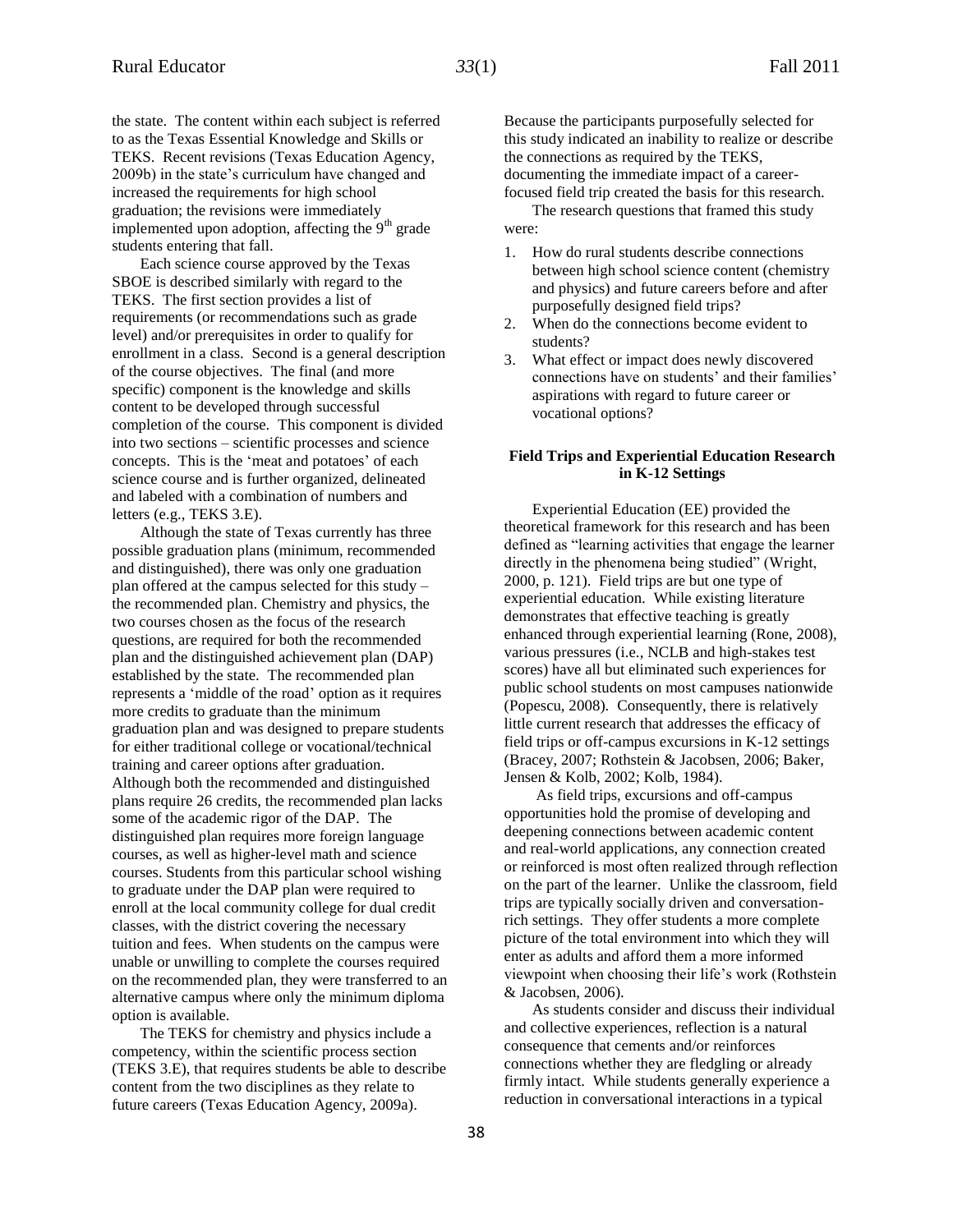adult-led classroom setting, there are indications that regular one-to-one access to adult mentors substantially increases the quality of learning in all children, but especially older children (Thomas, 1994). Curriculum-dependent field trips or excursions provide opportunities for such access. For students in rural settings, field trips may represent the only concrete examples of connections between academic content and future careers. Further, and similar to the status of rural research, there is an apparent lack of recent exploration (Rothstein & Jacobsen, 2006) with regard to planned implementation of directed experiences (field trips) for the purpose of learning, even while this practice is common and is well-researched as an effective option in the workplace (Baker et al., 2002; Kolb, 1984). The push for high-stakes test scores under NCLB legislation is most often blamed on the reduction in field trips nationwide and on a corresponding decrease in research in this area (Bracey, 2007).

The goal of this study was to provide a collection of descriptive narrative of participants as they:

- 1. initially failed to identify potential connections between content and future careers;
- 2. experienced a field trip/excursion designed to provide opportunities to realize academic connections to careers grounded in basic science concepts; and
- 3. reflected on the impact of newly acquired connections with regard to vocational choices they may have realized as an immediate result of the experience.

Finally, the end product was a comparative analysis of the individual narratives using information provided by the participants in light of the original research questions.

#### **Designing the Study**

There is ample evidence to indicate that rural students are poorly represented in educational research. This study sought to investigate field trips/off-campus excursions as an effective pedagogical option in rural high school science classes. For those select students who indicated an inability to describe connections between academic content and potential careers, the researcher chose a qualitative approach, enlisting methods traditional to case study that included: participant selection through surveys, comparison of existing student records, observations and semi-structured interviews in both individual and focus group settings (Merriam, 1998).

#### **Multiple Narratives**

Case study is a research strategy that does not require the use of any particular data set or evidence collected (Yin, 1981). Because case study method seeks understanding, explanation, or description of a unique event, methods commonly used in case study were considered most appropriate for this project. Each participant's narrative was treated as an individual unit of analysis. As the study sought to describe the changes experienced by the participants and to compare those changes across the cases, multiple-case narratives represented a better choice for this study (Yin, 2003).

Multiple factors influencing the learning and achievement of students are not always easily or effectively determined through quantitative methods or instruments. In this study, the first-person accounts/narratives were organized around the research questions and presented as described by the participants (Merriam, 1998). Although not directly addressed by the research questions herein, influences affecting the participants involved in this study certainly included any number or all of the following: individual personalities of participants, aspirations of participants, educational history of participants, school environment, teacher quality, participants' experience/educational record in chemistry and physics, family socioeconomic status, parents' educational achievement and aspirations for participant, parental employment, home language, citizenship status and ethnicity. Singular narratives, focused on each of the participants, allowed inclusion of such information, lending deeper understanding of these unique participants (Yin, 2003; Merriam, 1998; Wolcott, 1994).

#### **Data Sources**

As narratives of the participants were central to this project, data were gathered through multiple means and included qualifying surveys, interviews (both individual and focus group) as well as observations. All interviews were audio recorded and, where recording was not practical, field notes were used to document interactions between participants and individuals involved in the field trip (i.e., various instructors on site and the technology center recruiter).

Data gathered from formal academic records of the participants included the following: attendance records, family income (to determine free- or reduced-lunch eligibility), family structure (oneparent, two-parent, or guardianship), parents'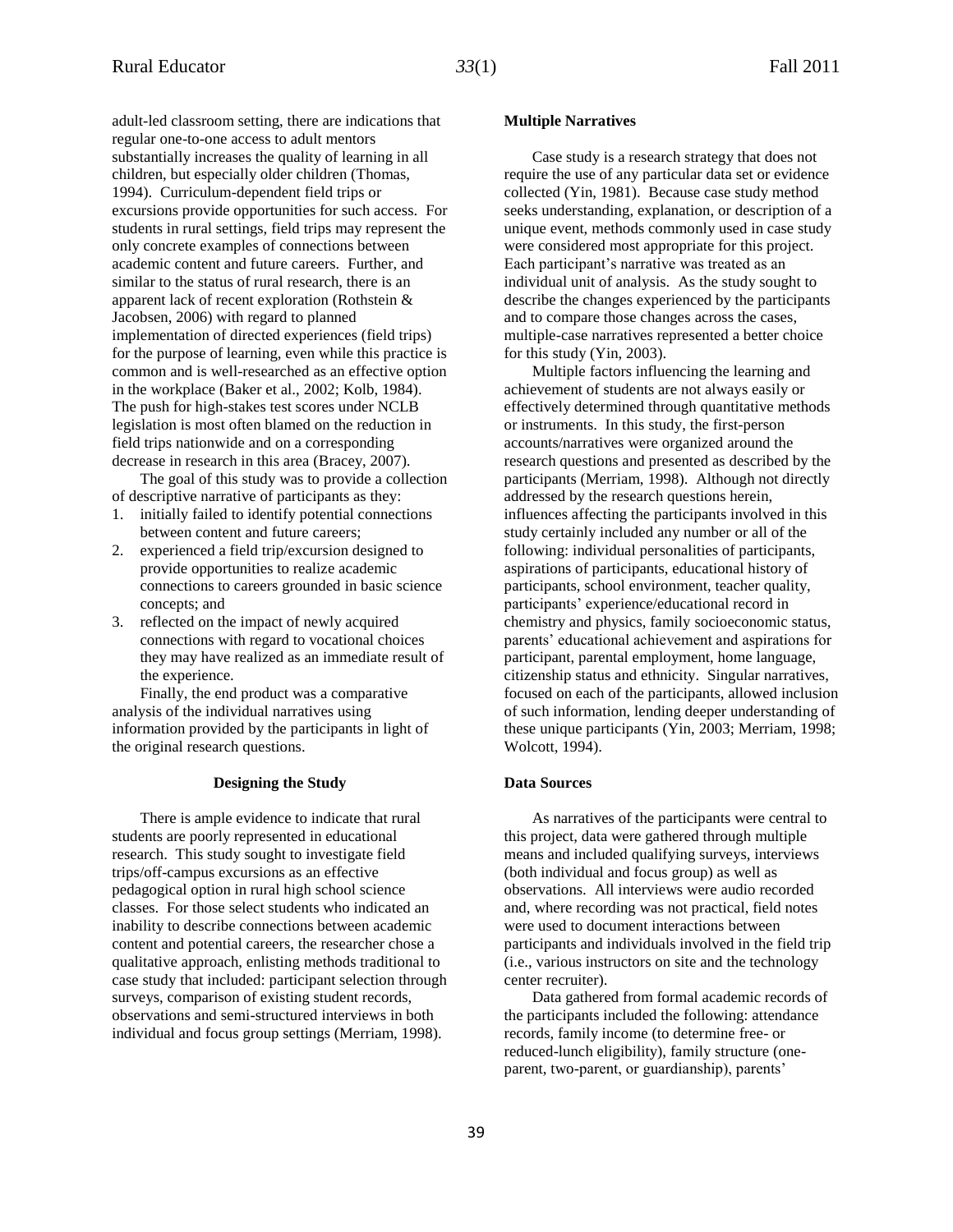educational achievement and employment records, current GPA, science GPA, SAT/ACT scores, TAKS (Texas high-stakes test) scores, participants' aspirations and class rank.

#### **Participant Selection**

This project started in the fall of the students'  $12<sup>th</sup>$  grade year. The first criterion for consideration as a participant was enrollment records on the selected campus. Students had to be in the  $12<sup>th</sup>$  grade and continuously enrolled (on the selected campus) from the  $7<sup>th</sup>$  grade through the  $11<sup>th</sup>$  grade. This requirement ensured that no student had received science instruction that was unique or different from any other student. Because the selected school was small and offered a single graduation plan, each high school science course (grades 9-11) was assigned a particular teacher in any given year (e.g., Mrs. X taught all of the  $9<sup>th</sup>$  grade biology classes, Coach Y taught all of the  $10^{th}$  grade physics classes, and Dr. Z taught all of the  $11<sup>th</sup>$  grade chemistry classes). With this arrangement, each potential participant experienced consistent exposure to science content from year to year. There were 43 students enrolled in the  $12<sup>th</sup>$  grade at the time this project started. Based on the requirement of continuous enrollment, 37 students qualified for potential participation and were given a qualifying survey.

#### **Data Collection**

**Step one – qualifying survey.** The criterionbased survey used a Likert scale and asked students to agree or disagree with general statements concerning attitudes, study habits, homework, afterschool jobs and future plans. There were also specific statements about science instruction. Those science-instruction statements simply indicated that the participants, as students, could describe connections between academic content and future jobs or training. Those who responded with *agree* were asked to provide an example. If the example given was appropriate, the student was considered ineligible to participate. If they responded with *disagree*, they were considered potential participants and passed to the next qualifying activity – an individual interview. The survey results indicated that 11 of the eligible 37 students were potential participants. Of those eleven, six were male. Three of the eleven were classified as ethnic minorities (black or Hispanic); additionally, three of the eleven either had records of previous special education services or were currently receiving them. In the period between the survey and initial qualifying

survey, enrollment records were inspected to verify qualification for participation.

**Step two – qualifying interviews.** The first individual interview revealed that two of the eleven students should not have been included as potential participants. One male student misunderstood the statements and could appropriately describe connections. One female student did not correctly identify her enrollment as continuous from  $7<sup>th</sup>$ through  $11<sup>th</sup>$  grade; this was discovered when a review of enrollment records for the group of eleven was conducted and was further confirmed in her initial interview. The three students classified as 'minority' were disqualified from participation due to a district policy regarding credits earned toward graduation. As all three were lacking sufficient credits to remain with their  $12<sup>th</sup>$  grade cohort, they were transferred to the alternative campus for credit recovery, and placed on the minimum graduation plan.

The final group of eligible participants was all white, consisting of four males and two females. None had visited a single campus or post-graduation training facility. Once the purpose of the project was revealed to the remaining participants (a careerfocused field trip to the selected technology center), the two female students asked to be dropped from the study as they did not wish to participate in the research. The chief reason cited was they were both 12<sup>th</sup> grade cheerleaders and felt their schedules would be too crowded to allow them to fully participate in the study. Incidentally, they also reported that, in their opinions, any technical/vocational training center *was not a good place for girls to go to college*. When asked about that comment, both anticipated a college experience that culminated in marriage, not necessarily a degree.

After consent forms were signed by parents/guardians, a review of individual academic records revealed that all four participants had been identified as 'academically at-risk' by the school district at some point during their high school years. In each case, 'academically at-risk' was defined as an expectation that the student might not graduate with his (or her) cohort. The cohort for the participants was defined as the class of students with whom they enrolled at the start of the  $9<sup>th</sup>$  grade. It was also revealed that all four were ranked in the bottom half of their graduating class, that they all qualified under the National School Lunch and Child Nutrition program for either free- or reduced-lunch programs, and that none of their parents (or step-parents) had experienced formal training through or possessed credentials issued by a higher education or vocational/technical agency. Only one of the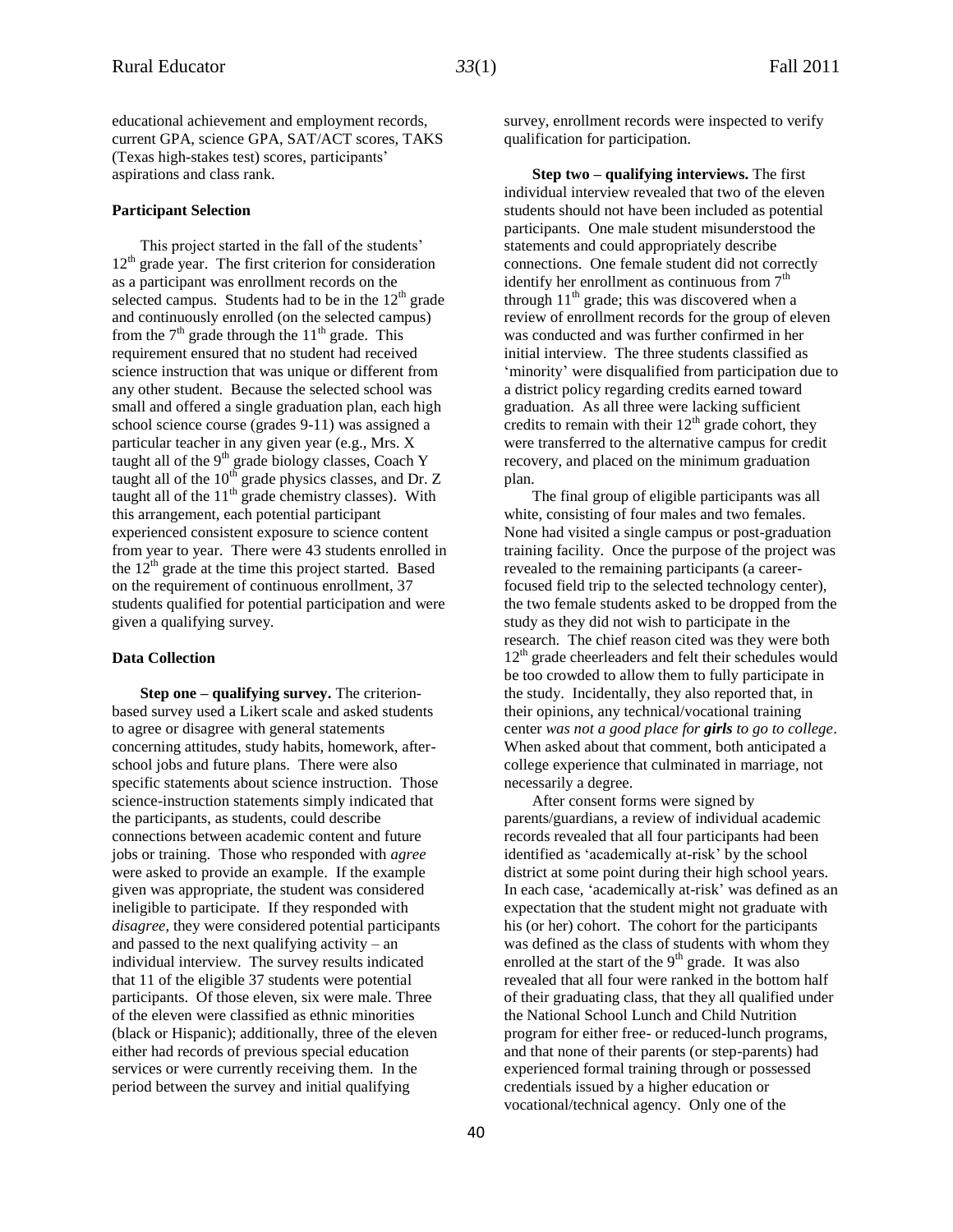participants lived with both biological parents; two lived in blended families with step-fathers in the home, and the remaining participant's mother was a widow with no adult male in the residence; he was an

#### **Table 1**

*Demographics by Participant*

only child. They were all involved in extra-curricular sports and various other after-school activities. One participant was eligible for special education services throughout his enrollment, grades K-12 (Table 1).

| $D$ chio $\chi$ ruphics by Furncipum |           |                |         |                |
|--------------------------------------|-----------|----------------|---------|----------------|
| Description                          | Allen $*$ | $Doug*$        | $Lane*$ | $Stu*$         |
| Ethnicity                            | White     | White          | White   | White          |
| Age (at survey)                      | 17        | 18             | 17      | 17             |
| Lunch                                | Reduced   | Reduced        | Free    | Free           |
| <b>GPA</b>                           | 82.35     | 82.16          | 76.58   | 87.74          |
| Science GPA                          | 84.67     | 79.33          | 79.0    | 85.0           |
| Class Rank**                         | 27/39     | 28/39          | 39/39   | 20/39          |
| <b>IEP</b> in records                | No        | N <sub>0</sub> | Yes     | N <sub>o</sub> |
| <b>SAT/ACT Scores</b>                | None      | None           | None    | 15 ACT         |
|                                      |           |                |         |                |

Note: \*Names are pseudonyms selected by the participants on the day of the field trip. \*\*Although the class had 43 students enrolled at the time the study began, the final class had only 39 students qualified to actually graduate.

**Step three – First focus group.** During the first focus interview session, the four remaining male participants selected the programs they wished to visit while conducting an Internet search of the technology center's campus website. This search was conducted as they sat together in the high school's computer lab, the only point of Internet access for the four participants. In their individual interviews, Allen, Doug and Lane all reported that they had no computers at home and therefore no Internet access. Stu was the only participant who indicated that although there was a computer in his home, 'dial-up' was the only Internet service that was affordable to his parents but had been disconnected due to slow service.

While conducting the search, the participants were asked to consider the following open-ended questions (pre-excursion) during their Internet search.

- 1. Tell me about the information you are finding what scientific terms do you notice or other information do you find telling how science is important to a program that is interesting to you?
- 2. Tell me if you are still having trouble understanding how science might be important, particularly in some program you think is interesting.
- 3. Tell me what you expect to discover when you visit the campus.

Because of the restrictive nature of the high school campus policy on Internet use, Stu asked: *You mean we can just look around for stuff on the website?* Once given permission, all four were

enthusiastic but unsure how to navigate the designated website's interactive components. As they began to search, it became obvious rather quickly that the computer network provided a high speed connection but blocked a good number of options available for users. In every case, where videos were embedded for more information, participants were unable to access those links for information and further discovery. Although the videos provided were blocked, all four indicated they were interested in the diesel mechanics program. Allen thought computer programming sounded interesting because the description included the term 'gaming': he pondered: *Maybe you get to sit around and play games or create your own?* Lane noticed the media/telecommunications program: *Hey, look – radio and television – do you get to be on the air*? Very quickly, three programs (despite limited access) were selected to visit.

**Step four – campus visit.** The site selected for the field trip was a local vocational/technology training campus less than ten miles from the participants' high school. The facility was the site of a former military installation closed in the mid-1950s and reclaimed by the state in order to establish the vocational/technology training center in the mid-1960s. Programs offered were organized under six general areas of study with over 125 professional certificates available. Student employment rates, as required by the state in order to maintain funding, must remain over 90% from year to year.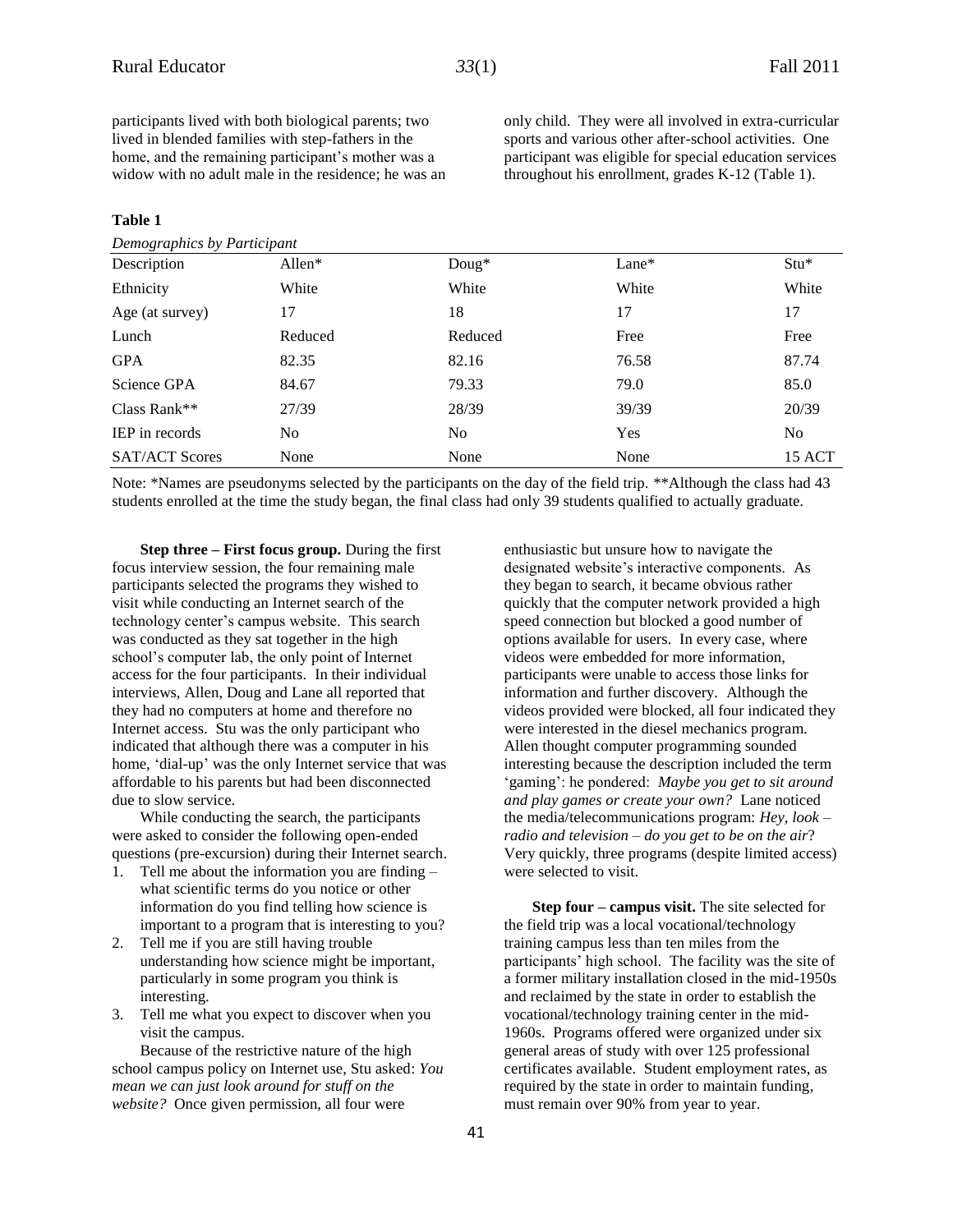All four participants were attentive and engaged the presenters/instructors in conversation to varying degrees. Having previously taught each of the participants, their resulting familiarity with me reduced the anxiety that was obvious once arriving on campus - an unknown and potentially threatening environment. Keenly aware that acting as a disengaged observer would not provide them with a fruitful experience, my role was one of guide and advocate (Yin, 2003), introducing them to each instructor/presenter and suggesting some questions that might reveal academic connections to the programs. Aside from a common interest in each of the selected programs, all of the participants indicated during the tour that geographic proximity and promise of job placement over a lifetime were also major considerations when researching postgraduation opportunities. The tour took four and a half hours, after which the participants dined offcampus and then met for a second focus group/debriefing session.

**Step five – second focus group.** Immediately following the field trip, the participants were interviewed in a second focus group setting. This interview was conducted before returning to the campus, allowing for immediate feedback and evidence of connections created as a result of their corporate experience and conversations. The following open-ended prompts/questions were provided to guide the conversations that were recorded and later transcribed:

- 1. Tell me what you learned this morning about science needed in the programs we visited.
- 2. Was there a point when you realized that science was important in each of the programs?
- 3. How much science do you already know that would be used in a program you saw?
- 4. Tell me about other jobs you realized or believe might use science that you know.

During the ensuing 90-minute conversation, participants considered and addressed the prompts collectively and revealed several common lines of thought, often agreeing and further reinforcing their individual and group debriefing of their experience. Typical comments included:

*Just about everything we saw today had something to do with math and science…the lighting and sound stuff uses a lot stuff we learned in physics…and I didn't know you had to know so much stuff about math for those computer things, I never heard of some of it…codes and stuff.* [Stu]

*There was a lot of stuff I never thought about with cameras in the studio, angles and stuff…that's math, right? The sound boards and*  *light monitors…there was a lot of equipment I didn't know it took that much for a radio or TV show to be done. And the diesel mechanics guy with the equations…the hydraulics and stuff like that.* [Doug]

*Something else I saw out there, it was airbrushing painting…I didn't know you could study stuff like that at college…I mean, I guess that's a college class, right? And working on airplanes? That was really cool. I thought that was really cool that we could go in the hangar and look at where they were working on them.* [Lane]

*Yeah, I know – I liked seeing like the airplanes and how they are built, where all the different controls are. And all of the diesel mechanics stuff, all of the training involved for the different engines, because there's a lot more to it than just a regular car.* [Allen]

**Step six – final interview.** A second, and final, individual interview was conducted 7-10 days later, allowing the participants time to share their newfound information with parents. The purpose of the second interview was to assess any changes in post-graduation plans for college, vocational or technical training. During this final session, the following open-ended prompts/questions were provided to allow students' reflections on the experience to be fully explored:

- 1. Tell me what you understand now about the need to study science in high school.
- 2. We took a field trip in the second semester of your senior year. When would it have been more helpful to you…to help you understand why science classes are important in order have a good job and/or college options after you graduate? Why do think that would be the best time to visit off-campus?
- 3. After you shared this information from the field trip with your parents, how did your plans and their support change?

As in both focus group sessions, comments from the participants were typical of normal conversation, with comments and answers overlapping and reiterated, providing deeper understanding of their experiences as the interviews progressed. The following comments are combinations of both unique and commonly shared insights revealed in each interview.

*I didn't know so much science and math would be important…I mean I thought computers would be interesting but it is ridiculous…I don't get why you'd have to have so much math to do codes and stuff to make up games…if you have to*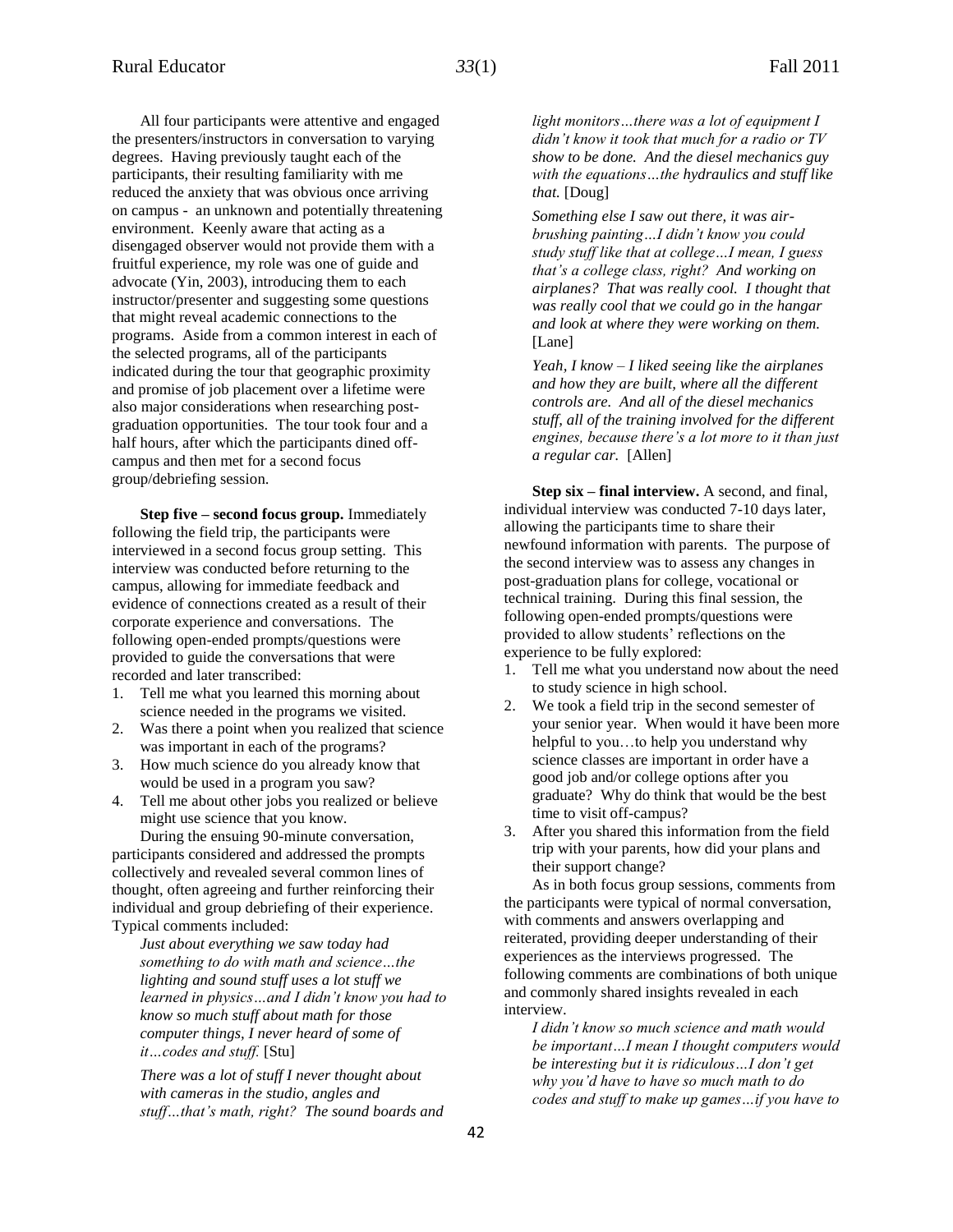*do that, then I didn't get nearly enough* (referring to math skills). [Stu]

*The freshman or sophomore year. Earlier than that, you don't know what you're doing – it's just a trip to get out of class. That's about when you start trying to figure out what you're doing*. [Lane]

*Considering that nobody in my family has gone to college, they'd support me. They want me to finish. They would support me, no matter what I do.* [Stu]

*I think junior high might be a good time to start. Kids don't know what they might want to do yet, but they could start seeing some things instead of just talking about it or seeing it in books.* [Allen]

*When I found out they had programs to help you pay for it and that it was cheaper than any of the other colleges around, my parents were really glad. They also have to help you find a job from now on…that's good.* [Doug]

*I really wish I'd paid more attention in physics – I didn't know you could figure out so much stuff about…well, everything basically…I wasted a lot of time but I guess they can teach me what I need to know…this time, I'll pay more attention, 'cause I'll be paying for it* (laughing). [Allen]

#### **Individual Narrative Analysis**

All qualitative research seeks to provide a descriptive component, but description alone is not a sufficient reason to conduct research (Merriam, 1998). The data provided in this study are a collection of narratives, investigating the effectiveness of experiential education (EE) when applied to older, adolescent participants (Creswell,

1997). Analysis under the qualitative framework tends to work from the ground up, dealing with a specific problem(s) and eventually producing a hypothesis or solution to the problem under investigation (Lichtman, 2006). Inductive analysis of the participants' perceptions as they moved through the excursion experience provided evidence of EE effectiveness. The inductive approach proved effective when working with the data from each participant, subjected to analysis as it was collected. The demographic data, collected prior to the excursion, is summarized on Table 1. Measures taken to establish internal validity included triangulation, member checks, participant involvement and researcher bias (Merriam, 1998). External validity is in evidence as transferability to similar populations would be expected to render similar results (Yin, 2003).

#### **Analysis across the Narratives**

Each narrative was subject to identical and separate scrutiny in light of the original research questions and related strands of inquiry that emerged as a result of conversations (Creswell, 1997). Again, using the same research questions as focal points, the individual narratives were collectively analyzed for responses that were considered generalizable or similar through an open coding of the transcribed individual interviews and focus group settings (Merriam, 1998). Table 2 provides the results of the coding process in light of:

- 1. the ability to describe connections between content before and after the field trip;
- 2. recognizing a singular event when connections were realized; and
- 3. the perceived impact on future plans on the part of participants and parents/guardians.

#### **Table 2**

| Summary of Analysis across the Narratives |       |                              |                           |        |                            |             |                        |  |  |
|-------------------------------------------|-------|------------------------------|---------------------------|--------|----------------------------|-------------|------------------------|--|--|
|                                           |       |                              | <b>Ouestion One</b>       |        | Question Two               |             | <b>Question Three</b>  |  |  |
|                                           |       |                              | Describing<br>connections |        | Recognizing<br>connections |             | Impact on future plans |  |  |
|                                           |       | Pre                          |                           | Post   |                            |             |                        |  |  |
| Case                                      |       |                              | Field trip                |        | During field trip          | Participant | Parent                 |  |  |
|                                           | Allen | ۰                            |                           | $^{+}$ | $^{+}$                     | $+^*$       | $^+$                   |  |  |
| 2.                                        | Doug  | $\qquad \qquad \blacksquare$ |                           | $^{+}$ | $^+$                       | $^{+}$      | $^+$                   |  |  |
| 3.                                        | Lane  | ۰                            |                           | $^{+}$ | $^+$                       | $+$         | $^{+}$                 |  |  |
| 4.                                        | Stu   | -                            |                           |        |                            | $^{+}$      | $^{+*}$                |  |  |

*Note:* - Negative Response; + Positive Response; \* Greatest Increase in Response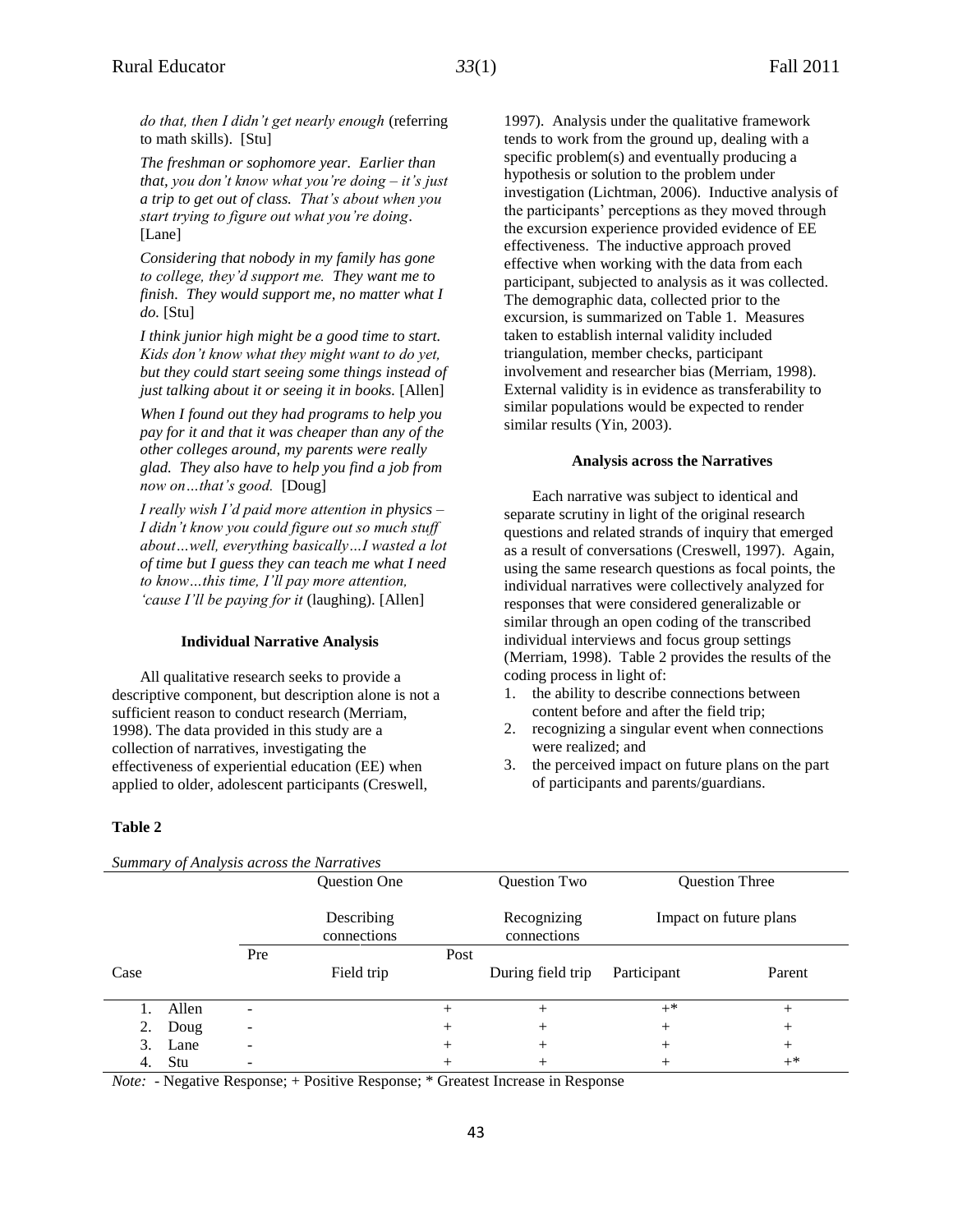#### **Discussion**

#### **Research Question 1 – An Inability to Describe Connections**

The first area of research explored the changes in perception and ability to describe connections between academic science content and careers as experienced by the participants immediately following the field trip. Common characteristics of the participants included step-parent or widowedparent households, economically-stressed households (allowing enrollment in the National School Lunch and Child Nutrition Program), active participation in multiple extra-curricular activities, local church membership and/or attendance, and membership in volunteer after-school organizations - all were members of the volunteer fire department. Academically, all were ranked in the lower half of their graduating class, found science content confusing and/or incomprehensible at times, and were not interested in science classes beyond those required for graduation. None had experienced any field trips that were science or career-specific (e.g., museums, zoos, or any available from local venues or industry) nor had any of the participants visited any colleges or vocational training facilities at the time of the initial surveys and first individual interviews.

When interviewed initially about participating in the project, each participant indicated that he would probably not enroll for additional science courses because, as Doug commented, *studying science sometimes makes me anxious or nervous*. Additionally, the common comment, *Why would I? I don't have to take any more science to graduate*, was an indication of the collective negative association these students had with science content. However, when they were asked about participating in a field trip and visiting a training center, typical responses were, *A field trip? Yes*! and *It's a chance to see a school – haven't visited one yet.* Without the suggestion that they would have to report anything specifically observed, this project provided participants with a single field trip experience, designed to ensure exposure to some previously taught science content in multiple vocational settings.

#### **Research Question 2 – Initially Identifying Connections**

The second area of research focused on a specific instance that participants could identify as central to realizing connections between academic science content and future careers. The participants all reported connections were created in one particular setting, during the diesel mechanics

program tour. The faculty member conducting the classroom tour explained the need for basic physics equations and metric conversions, used in both chemistry and physics classes, to the participants. While participants had unanimously reported their high school physics class as a very negative experience, they agreed that this instructor demonstrated a practical, common sense use of knowledge and skills. Allen's comment was perhaps the best: *When we walked into that one classroom with the formulas on the board…it looked just like the equations from the physics class at school.* Further Allen was impressed with the practical approach taken by the instructor to solve a problem common to most science students.

*The guy said he had trouble with the difference between metric tools and our (standard) tools and he ended up making his own conversion chart that he put in his wallet so he wouldn't keep getting confused. I never thought about making my own cheat sheet* [laughing]. *That was a BIG surprise to me.*

This comment drew immediate agreement from Doug, Lane and Stu.

The next two programs visited were computer programming and media/telecommunications. While initially excited about those programs, the participants as a group were decidedly less enthusiastic once realizing that both would require additional college math classes. Misconceptions with both programs also involved notions such as, *computers would be fun because you could make up games and stuff*, not realizing the critical need for advanced mathematics. With regard to the computer program department, Stu's comment was affirmed by the other participants – *That computer thing or whatever? There were so many codes, so much math…stuff like that for (creating) games? It's ridiculous.* The media/telecommunications program met with similar (negative) reactions once they realized not only the heavy reliance on instrumentation when working with light, sound and projection, but also the decided lack of 'face time' in front of the camera.

#### **Research Question 3– Changes in Participants' Perceptions**

The final area of research dealt with potential changes in students' plans or perceptions with regard to career options not previously realized or identified. All of the participants anticipated some type of career training or college prior to the field trip. As a result of this singular experience, during their final individual interviews, each participant agreed that this should be a 'connecting piece' included in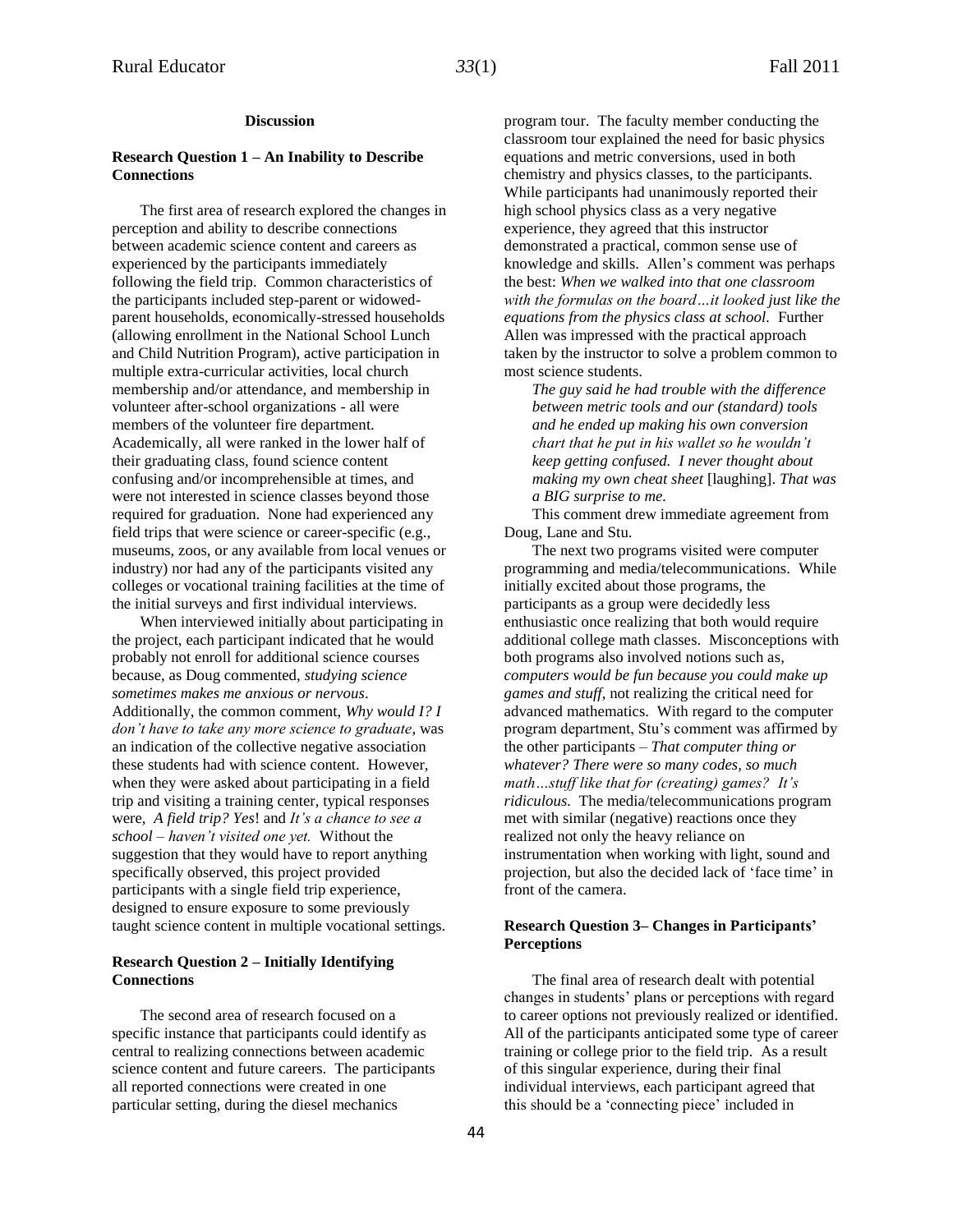science and other academic content areas allowing students to begin understanding the need for said content in the workplace. Their suggestions for appropriate grade level inclusion ranged from  $7<sup>th</sup>$  to  $10<sup>th</sup>$  grade, with the most common grade level reported as the sophomore or  $10<sup>th</sup>$  grade year.

#### **Conclusion**

Like many rural schools in central Texas and across the country, teacher quality is a critical concern. This study began in the fall of 2009. The number of science teachers returning to the school under study was 20% (1 out of 5). All of the high school teachers were assigned middle school classes to teach in addition to their high school courses and all taught what was considered a full load, six classes per day. In the four years the participants were enrolled, four different physics teachers and three different chemistry teachers were hired, stayed for a year or two and then resigned or were refused subsequent contracts. With such high turnover, it is difficult to assume that the science faculty had much understanding of problems unique to isolated, rural youth or that they had much impact on the resulting knowledge and/or skills gained by students. Due to the fact that the district is located fairly near a large campus with an education department as well as two programs offering alternative certification, a relatively sure supply of teachers is available. The high school science teachers who came and went during this period of time were all from one of these credentialing programs. Of the seven high school science teachers who taught the cohort of participants, five were not offered subsequent contracts, four due to a lack of competence or misconduct in the classroom and one for criminal behavior involving students; one left mid-year for personal reasons and did not return the following year. One physics teacher left during this period because he accepted a teaching job closer to aging parents. An area for future research may be the effect of science teacher transience on science connections/career choice of rural school students.

The rural school district that served as the focus of this study receives minimal federal funding based on its average daily attendance (ADA), a direct consequence of small enrollment. With regard to state funding, this particular district receives the least funding possible under the current formulas because it is considered a 'small school by choice' – there are four other somewhat larger rural districts within twelve miles in which students could enroll and boost the ADA levels. It is important to note that while twelve miles may seem like a short distance, local community identity and membership is determined

by the high school attended and a source of local pride. Not only do these funding restrictions negatively affect pay for teachers, another consequence is a reduced curriculum and few program options. All enrolled students are expected to graduate under a single graduation plan. Every student therefore, regardless of ability or lack thereof, is expected to complete the requirements under that plan in order to graduate. Students at the extremes of abilities are left to fend for themselves. This often results in special needs students falling behind, becoming 'at-risk' for graduation and, for some, ultimate placement in an alternative high school setting where the basic, and possibly more appropriate, diploma becomes an option.

Field trips/off-campus excursions designed around basic curriculum represent a crucial option for students everywhere. Particularly when faced with high faculty turnover and a lack of adult role models at home, students' understandings of the work world they will enter are fragile. Field trips provide an opportunity to establish practical experiential backgrounds against which students can make more informed decisions regarding their plans after graduation. Informal education of this type has been valued and practiced by countless generations. It was strongly supported by Dewey and others in the early  $20<sup>th</sup>$  century. By the end of that same century, field trips were and continue to be a casualty of No Child Left Behind (NCLB) legislation (Popescu, 2008). The participants in this study were  $12<sup>th</sup>$  grade students in a rural school setting who, except for athletic and/or extracurricular events, had experienced no offcampus academically-driven excursions during their high school years. Although the high school was located fewer than fifteen miles from three different vocational/technical and traditional campuses, they had not visited any of the three (nor any other facility) during their entire high school enrollment. Their narratives indicated that a singular, welldesigned, purposeful field trip can have significant effects on their ability to conceptualize the need for content presented in the classroom.

#### **Significance and Implications of this Study**

This research touched on two specific areas in which relatively small knowledge base exists. The first underlying area critical to this study is rural education. For those interested in or actively researching rural education, the statistics are well known and heavily documented. Some of the more recent statistics available indicate that over 30% of the nation's public schools are located in communities described as rural. The number of students attending rural schools nationwide remains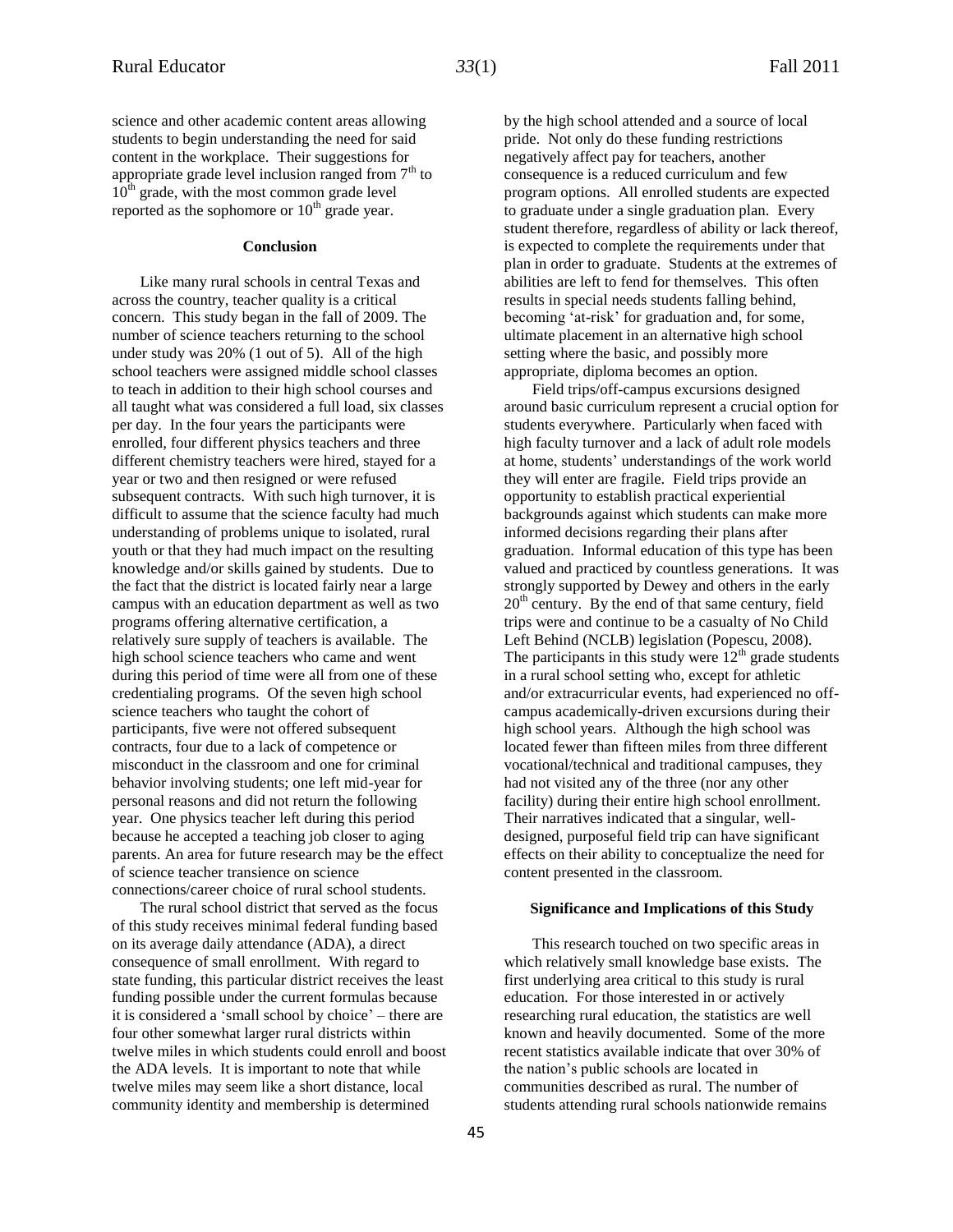consistently around or slightly less than 20% (Gandara, Gutierrez & O'Hara, 2001). Despite their number and impact on educational outcomes, rural public schools and their student populations are statistically underrepresented in current educational research, generally accounting for less than 6% of the sampled population in some recent studies (Hardre, et al., 2007). Rural schools have more diverse populations, higher rates of poverty, and higher numbers of single or no parent households than most urban schools. Since rural property values are generally lower than urban or suburban properties, rural schools typically have lower tax revenues with which to supplement teacher state salaries and experience greater difficulty attracting and retaining highly qualified teachers (Hardre, 2007). Isolation is a typical feature of many rural schools and, with 340 of the poorest 386 counties in the US classified as rural (Lichter & Johnson 2006), the lack of research is often indicative of difficulties encountered by researchers when investigating these schools (Springer & Gardner, 2010). While this research project took less than one school year to complete, the relationships that made it possible and comfortable for all involved took four years to establish. This is but one of the difficulties encountered when qualitative, rich descriptions of rural problems are desired.

The second area is experiential education in grades K-12. In concert with traditional educational theory and practice, the purposefully designed excursion proved a positive experience for each of the participants involved. This field trip was designed with an emphasis on careers requiring some degree of science content commonly taught in high school science classes. The positive impact of a single, purposeful field trip suggests that students can successfully develop connections between academic

#### **References**

- Bialeschki, M.D. (2007). The three Rs for experiential education researchers. SEER 2006 opening address. *Journal of Experiential Education, 29*(3), 366-38.
- Baker, A., Jensen, P. J., & Kolb, D. A. (2002). *Conversational learning: An experiential approach to knowledge creation.* Westport, CT: Quorum Books.
- Bracey, G. (2007). School's impact out of school. *Phi Delta Kappan, 89*(3), 236-237.
- Carroll, K. (2007). *A guide to great field trips.* Chicago, IL: Zephyr Press.
- Creswell, J. (1997). *Qualitative inquiry and research design: choosing among five traditions.* Thousand Oaks, CA: Sage.

content and future careers when placed in appropriate contexts. This may be particularly true for students who are academically challenged or described as 'atrisk' due to low performance on high-stakes tests or performance in the classroom and, like these participants, have little or no opportunity for academic field trips.

Experiential education, in the form of field trips or off-campus excursions, deserves further investigation in K-12 settings. With its successful application at the corporate and higher education levels, it stands to reason that basic learning styles remain fairly unchanged. In simpler terms, what works when you are an adult is quite likely what worked when you were younger. The overall positive results of this study, from describing connections to increased awareness as well as expanded awareness of other programs and opportunities, would indicate that field trips should be further studied as effective pedagogy in rural high school science classes. If this is indeed an effective option for 'at-risk' rural high school students, field trips may represent an effective pedagogy for all high school students across the curriculum because they may all be 'at-risk' to some degree.

At the end of it all, comments like Doug's *Could we come back tomorrow? I mean this was good today, I'd like to see some other programs*, were the greatest indicator of the success of this project. *Who knew,* Lane chimed in, *there was so much out there to do? And to see? This was really exciting, a little confusing and kinda scary, but still…this was terrific!* Students deserve the best we can provide when it comes to educational practice. Field trips represent one of the best, most proven, pedagogical options available. Advocate for your students – go out on a limb, insist on field trips…or, on second thought, go out on a bus.

- Gandara, P., Gutierrez, D., & O'Hara, S. (2001). Planning for the future in rural and urban high schools. *Journal of Education for Students Placed At Risk, 6*(1 & 2), 73-93.
- Hardre, P. L. (2007). Motivating environments: A systemic analysis of four rural high schools. *Leadership and Policy in Schools, 6*, 231-265.
- Hardre, P. L., Crowson, H. M., Debacker, T. K., & White, D. (2007). Predicting the academic motivation of rural high school students. *The Journal of Experimental Education, 75(*4), 247-270.
- Kolb, D. A. (1984). *Experiential learning: Experience as the source of learning and development.* Englewood Cliffs, NJ: Prentice-Hall.